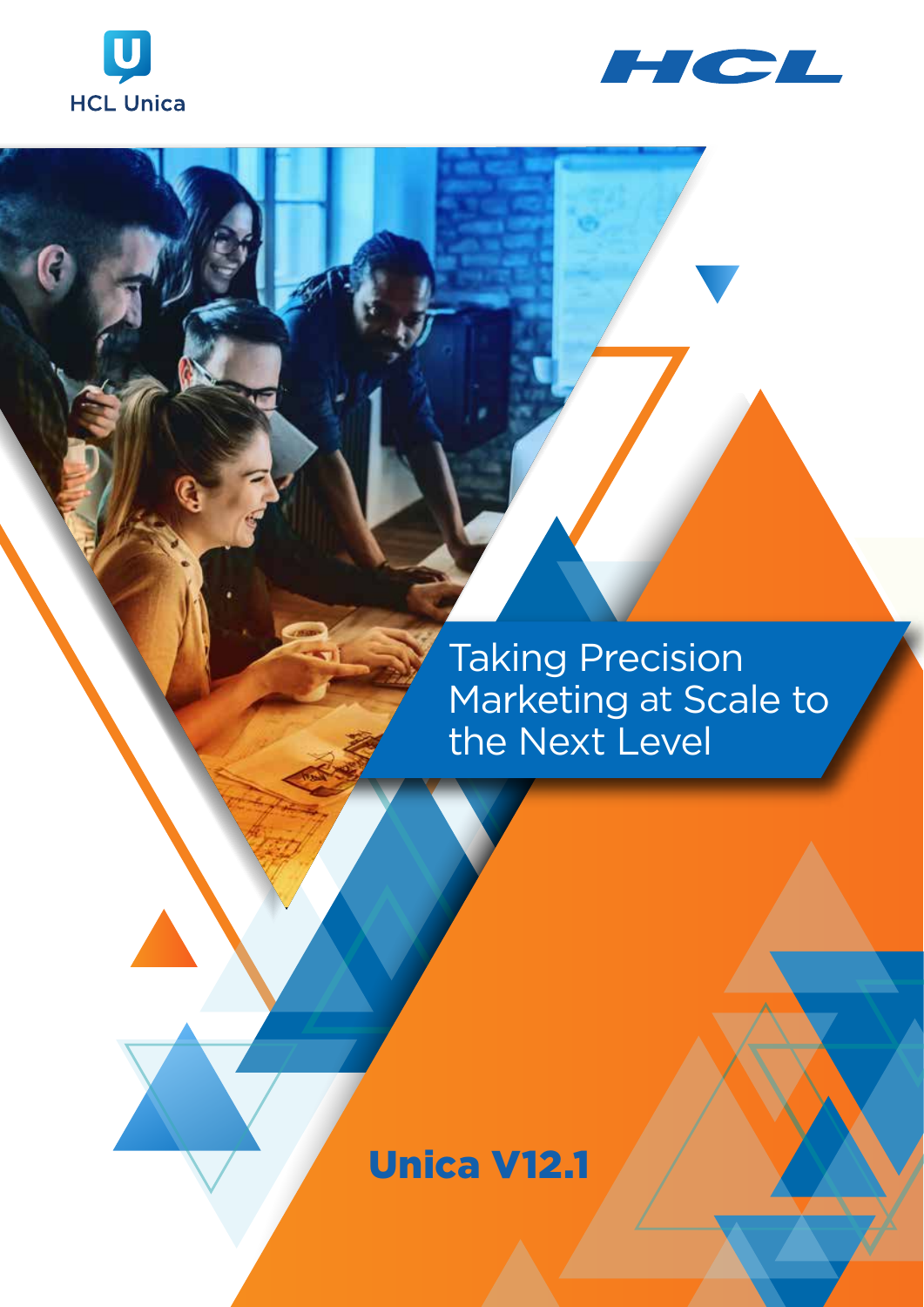With Unica V12.1, HCL are taking great strides to close the gaps with their enterprise competition, and in many areas improving the long term and existing strengths of the Unica platform as a whole. With Unica Deliver and Unica Journey, they are deploying the functionality that marketers expect to be embedded within the marketing automation platform. We're also excited about the simplified pricing model, which we hope will make it easier for our clients and partners to leverage a wider suite of capabilities with a reduced commercial and procurement impact. **- Andrew Addison, Founder & CEO of Purple Square Unica is a Customers' Choice Award** 

# **Gartner** peerinsights customers' choice 2020 **TM**

**winner for Gartner Peer Insights' Multichannel Marketing Hubs.** - Announced Nov. 2020

# **What the Industry is Saying About Unica V12.1**

This by far is the most exciting and significant release of Unica products we've seen over the last 10 years. With V12.1, HCL has re-imagined the product line and expanded much-needed capabilities such as Unica Journey, Unica Deliver, and Unica Link, clearly taking into account customer feedback. **- Benoît Stephenson-Barriere, President & CEO of Cleargoals**

Allant Group's MarTech Integration & Enablement Team has long relied upon the Unica platform to enable complex solutions that are easily managed, automated, and executed by marketers—without requiring the need for IT resources. In addition to expanding their own product APIs, HCL continues to grow Unica's product capabilities for integration by embracing open-source platforms, as well as cloud-hosted databases and marketing solutions. Delivering on this vision will enable our clients to consolidate data and events generated by today's channel-specific marketing solutions and data platforms. Allant is tremendously excited about HCL's product roadmap and the additional value it will bring to our mutual customers.

**- Scott Bell, Principal, MarTech Integration & Enablement, Allant Group**

The investment HCL Software has made in the Unica platform is impressive. In the V12.1 release earlier this year they delivered big leaps in functionality, Open Source supported platform, cloud native readiness, and open API support. With this V12.1 release, the Unica Marketing solution becomes a platform that includes Campaign, Interact, Plan and Optimize and three new offerings in one package with a simplified pricing model. HCL is investing in a proven marketing platform and we expect accelerated cloud release cycles to bring future functionality to market even faster. **- Gerry Murray, Research Director, Marketing and Sales Technology, IDC**

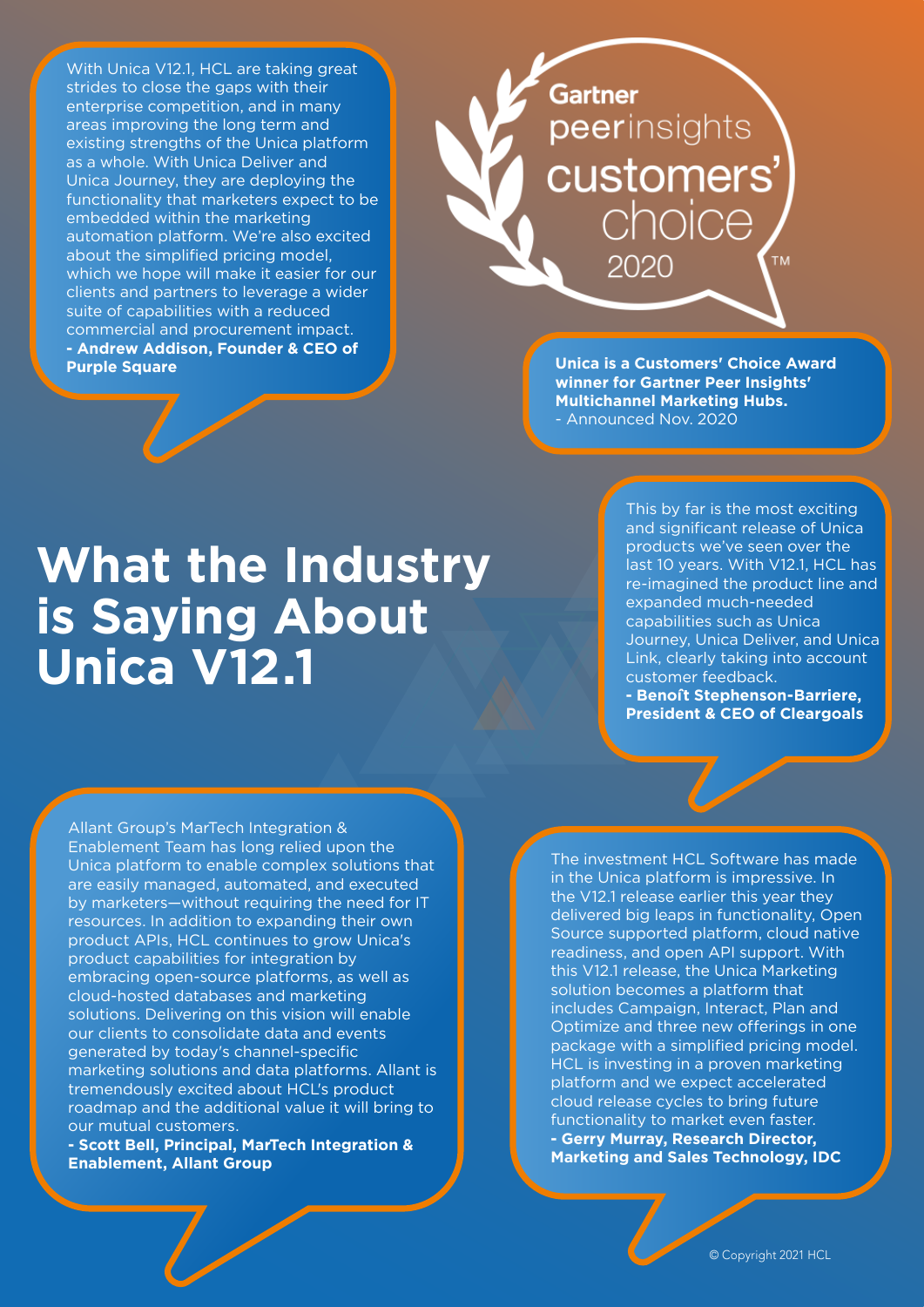



#### **Unica Overview**

The HCL Software Unica Suite is an enterprise class, integrated cloud native marketing platform that delivers precision marketing at scale.

Unica's unique goal-based marketing paradigm empowers marketing strategists to align their strategy and effectively achieve their marketing goals such as revenue targets, increased wallet share, customer loyalty and much more.

With fully integrated nine key modules and in-built optimization, the platform provides marketing practitioners end to end marketing capabilities to engage and deliver highly personalized customer experience across a wide variety of outbound, inbound, social and AdTech channels – direct mail, email, SMS, Push, WhatsApp, website, call center, IVR mobile, ATM, Kiosk, POS, LinkedIn, Google AdManager and Facebook. It simplifies the execution of complex marketing programs with a business-friendly UI/UX and seamlessly integrates with home grown and third-party MarTech applications.

Unica can be deployed through Docker framework or natively, on premise or on any cloud of your choice. This leading marketing automation solution is highly scalable, robust and secure, while providing a single marketing system of record to implement omnichannel marketing strategies.

#### **Unica Features**

**Cloud Native:** Reduce your time to market and overcome the limitations of conventional SaaS solutions with the power of a cloud native architecture that gives you the freedom to deploy anywhere, faster deployments powered by HCL SoFy, choice of diverse technology stack, and the flexibility to scale on demand.

**Integrated Platform:** Plan, execute and optimize your marketing with ease on an open and unified platform with out of the box seamless data flows between all the platform modules, 750 plus open APIs and fast and flexible 3rd party integrations powered by Unica Link, that lets you harness data from anywhere and collaborate across the organization.

**Goal-Based Marketing:** Fast track your marketing goals with a platform that has been designed for today's dynamic marketing needs. With Unica Journey, marketers can orchestrate personalized omnichannel customer engagements, associate goals and milestones, track progress and recalibrate them on the fly.

**Messaging without Limits:** Easily reach your customers on any channel - Email/SMS/Push/ WhatsApp with closed loop messaging from a single platform. With Unica Deliver, reliable and scalable digital messaging is just a click away.

**Platform Pricing:** Access the power of the entire Unica marketing solution with Unica Power Pack (UPP), a simple, flexible and transparent consumption based platform pricing that grows with your needs.

**Quick Start Offerings:** Hit the ground running and realize value with our QuickStart offerings for your marketing needs, that can deliver an operational "Goal-Based Marketing" solution in as little as 30 days or provide world class digital messaging with our "Deliver More for Less" offering, or migrate you to the cloud with our "Sail to the Cloud" offering.

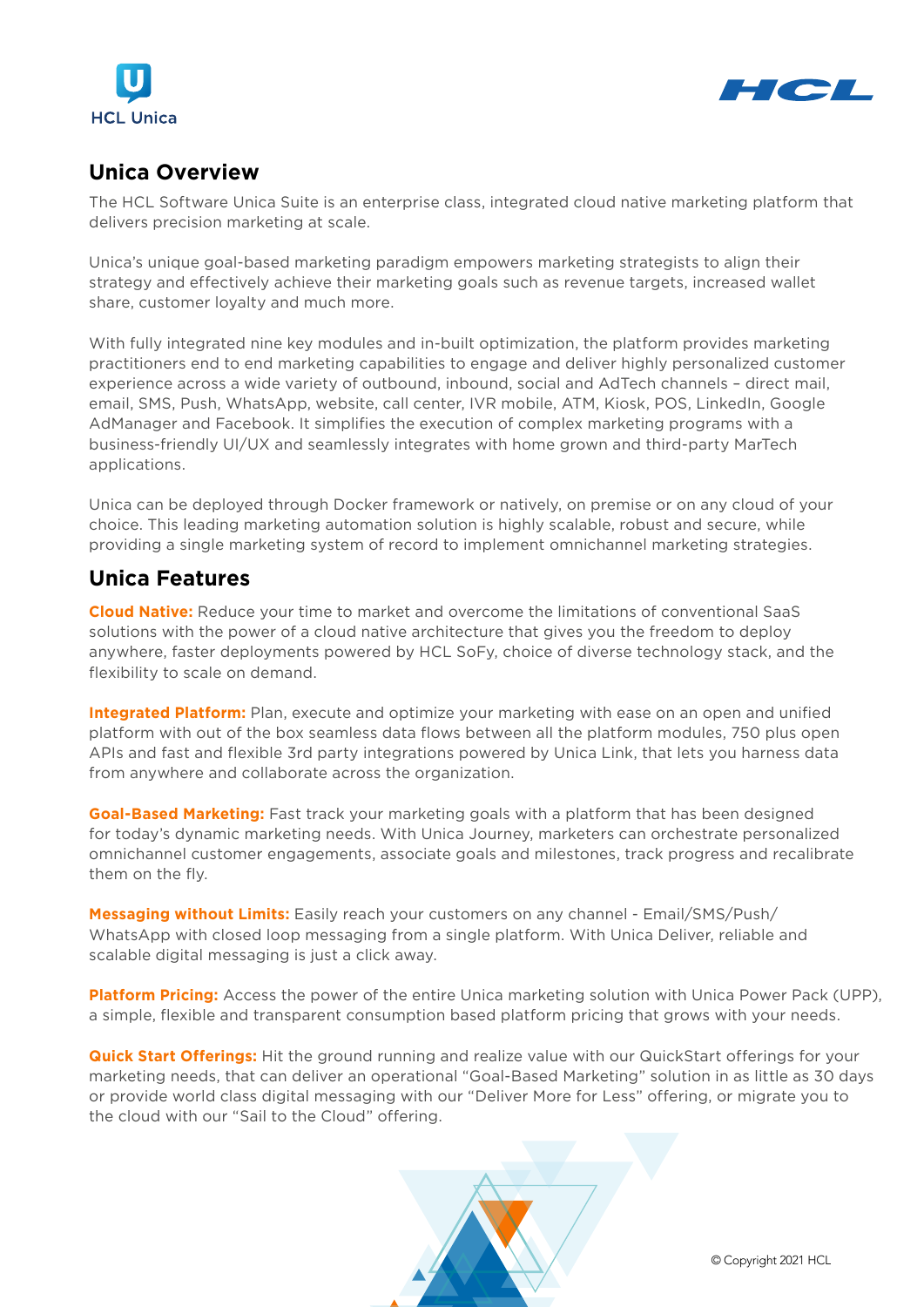



#### **Unica Benefits**

**Rich Customer Experience:** Engage your customers with always on journeys and delight them with a rich experience that is continuous, consistent, contextual and omnichannel.

**Deep & Optimized Personalization:** Show your customers you understand them individually by delivering engagement across channels that is personalized based on their historical profile, contextual data, behaviors, dispositions and optimized for resonance and relevance, while ensuring customer privacy and preferences are honored.

**True Omnichannel Messaging:** Reach your customers on any channel – outbound, inbound, digital, social and AdTech with closed loop messaging delivered from a single platform.

**Easy Planning & Execution:** Overcome your silos and collaborate on an open and unified platform that makes planning, and executing your marketing a breeze.

**Powerful Segmentation:** Increase your marketing effectiveness with segmentation that is precise, sophisticated and can handle complexity and scalability with ease.

**Universal Data Connectivity:** With support for multiple data platforms and formats, seamlessly harness your marketing data across multiple sources from a single platform, without the need of expensive data migration and consolidation effort.

**Cloud Native Deployment:** Give marketers fast access to the latest and greatest marketing toolset with a platform that can deploy in minutes, upgrade in hours and run anywhere - on-prem, cloud, or hybrid environments, all built with Cloud Native capabilities like Docker and Kubernetes, a rich set of micro- services, and open-source support.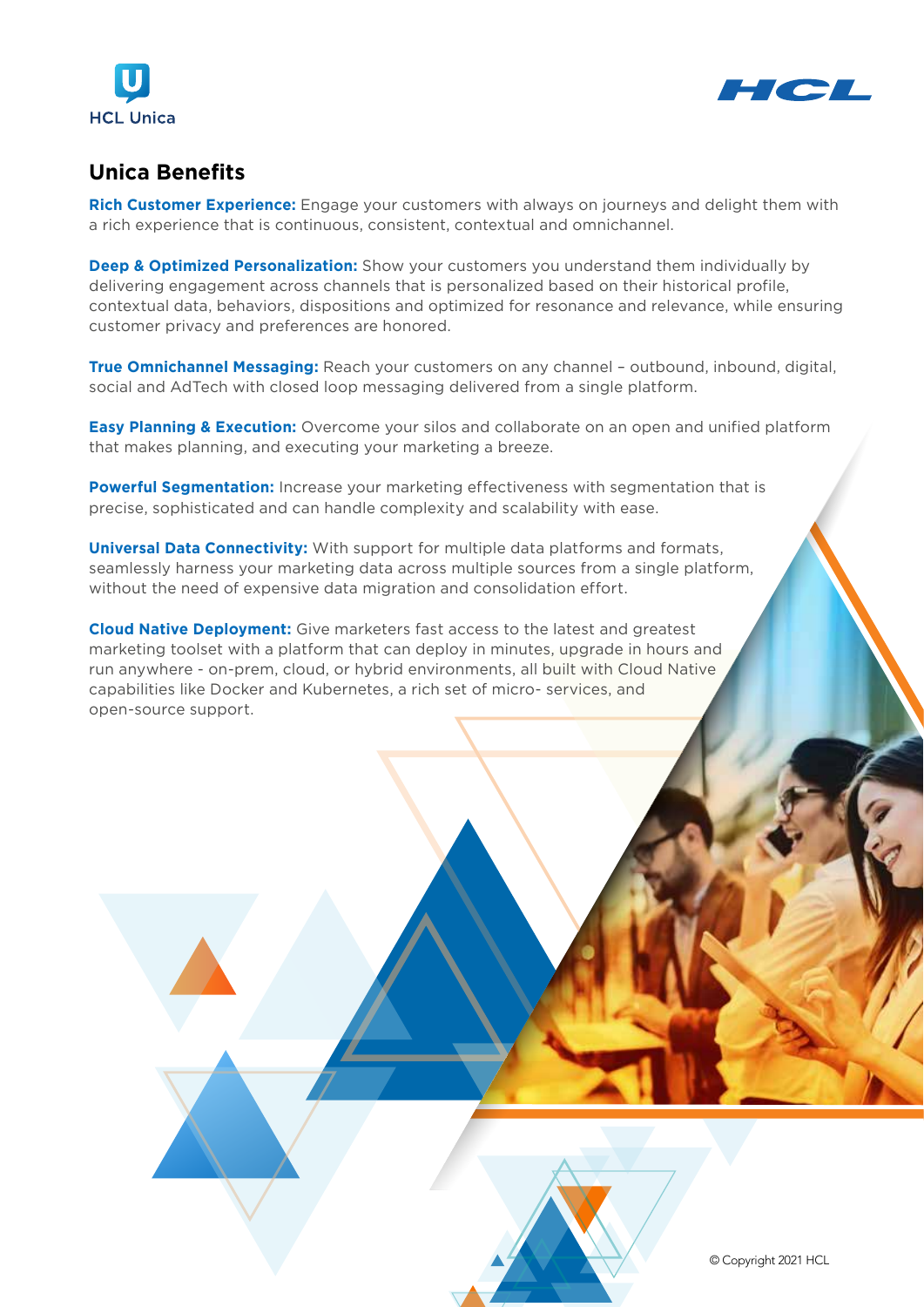



#### **Unica - Journey**



**Goal-based journey orchestration solution that allows you to visualize, create, execute & measure personalized omnichannel customer experiences.**

**Achieve your Goals Faster:** Track performance of customer journeys and recalibrate them on the fly to meet marketing KPI goals and customer expectations.

**Fast Track your Customer Conversion Cycle: Shepherd** and accelerate customer conversion cycle with curated and integrated next-best actions and closed loop contact and response tracking.

**Increased Brand Loyalty:** Strengthen your brand stickiness and loyalty with targeted journeys that nurture and nourish your customer engagements and drive increased wallet share.

**Seamless Omnichannel Experience:** Deliver consistent customer experience on any channel with orchestration that centralizes engagement across your diverse MarTech eco system.

**Goal-Driven Experiences:** Define goals for your customer journeys, proactively track progress with milestones and recalibrate your engagement strategy accordingly.

**Always-On Engagement:** Completely automated 24x7 execution that is in sync with every step of your customer's brand engagement on any channel.

**Engagements Made Easy:** Easily design, execute and visualize your omnichannel customer engagement on an intuitive canvas backed by a dynamic data layer that can consume interaction data from multiple sources in a variety of formats (File, API, Landing Pages, etc.).

**Integrated Dataflows:** Tap into the power of an integrated platform and seamlessly incorporate real- time customer struggle events (powered by Unica Discover), triggered next best actions (events/event patterns powered by Unica Interact) and outbound target segments (sophisticated segmentation powered by Unica Campaign) in your customer journeys.

**Unlimited Touchpoints:** Leverage out of the box integrated touchpoints powered by Unica Deliver and Unica Link for digital channels (Email/ SMS/Push), social channels (WhatsApp), AdTech (Google AdManager, Facebook, LinkedIn), CRM (Salesforce) or craft a custom touchpoint to seamlessly orchestrate journeys or syndicate audiences across your ecosystem.

**Insights and Analysis:** With extensive out of the box funnel. wave and drill down reports, gain powerful insights on journey performance and analyze goal, milestones, audiences and channels. Alternatively, leverage the open data model, to integrate with any third-party reporting solution of your choice.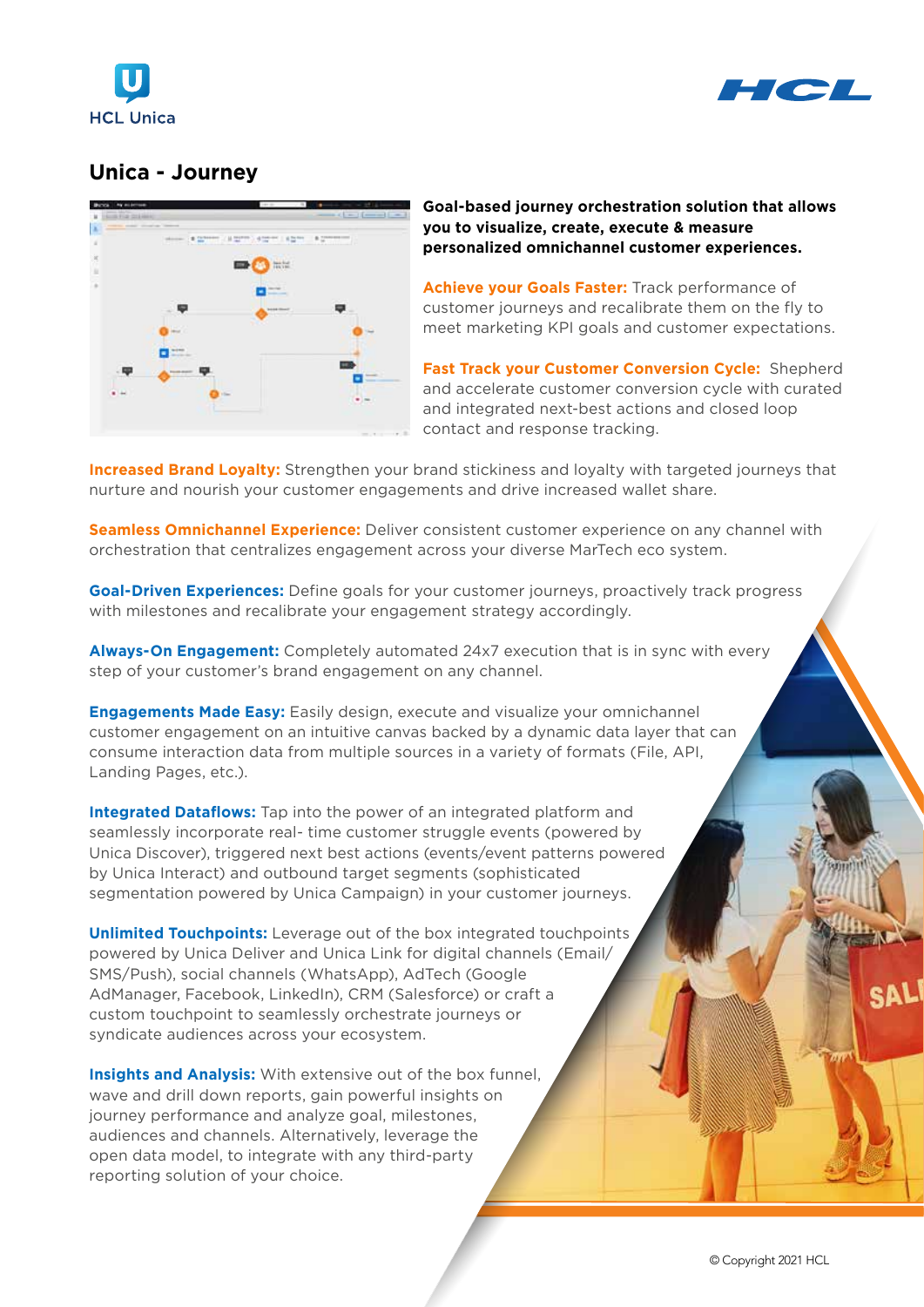



### **Unica - Deliver**



**A reliable & scalable digital messaging solution that delivers personalized and closed loop messaging on Email/SMS/Push and WhatsApp channels.**

**Faster Overall Send Time:** Digital messaging that is 20% faster to execute than the competition, from deployment to delivery.

**Maximize Customer Engagement:** Drive higher opens, clicks, and conversion with sophisticated rules engines and advanced personalization.

**Leading Industry Expertise:** Access to key industry

experts for in-depth deliverability monitoring, analysis, and support for your digital messaging.

**Streamlined Messaging:** Consolidate your digital messaging initiatives and eliminate expensive integration effort with a single platform that is natively integrated and has the broadest channel coverage.

**Increased Efficiency:** Increase marketing resource efficiency with powerful lights out automation of digital campaigns.

**Digital Messaging at Scale:** Deliver high volume personalized digital messages with an architecture purpose-built for performance and reliability.

**Broadest Channel Coverage:** Seamlessly integrate with digital messaging touchpoints, including email, real-time, SMS, Push and WhatsApp.

**Deliver with Agility & Confidence:** Leverage integrated local and global deliverability insights and the agility of enhanced QuickBuilder messaging editor for a fast and reliable email build and send experience.

**Optimized Email Design:** Deliver a great email experience to your customers with the ability to preview and tweak the rendering of your emails across multiple devices.

**Closed Loop Digital Messaging:** End to end digital messaging that leverages the power of Unica Marketing Platform's integrated capabilities such as goal-based journey orchestration (powered by Unica Journey), sophisticated segmentation (powered by Unica Campaign) and triggered next best actions (powered by Unica Interact) and a centralized offer, contacts and responses repository.

**Flexible Communication Automation:** Provides powerful lights-out productivity tools to automate complex digital campaigns plus the flexibility to efficiently support simple ad hoc campaigns.

**Powerful Email & Landing Page Analysis:** Precise application of personalization rules with a quick and easy preview of data-driven messages and landing pages.

**Intuitive A/B Testing:** Quickly configure and conduct A/B testing to determine the most effective email design and message content for your audience.

**Insights and Analysis:** With extensive out of the box reports for all channels, gain powerful insights on digital campaign performance and analyze sends, opens, link clicks and bounces. Alternatively, leverage the open data model, to integrate with any third-party reporting solution of your choice.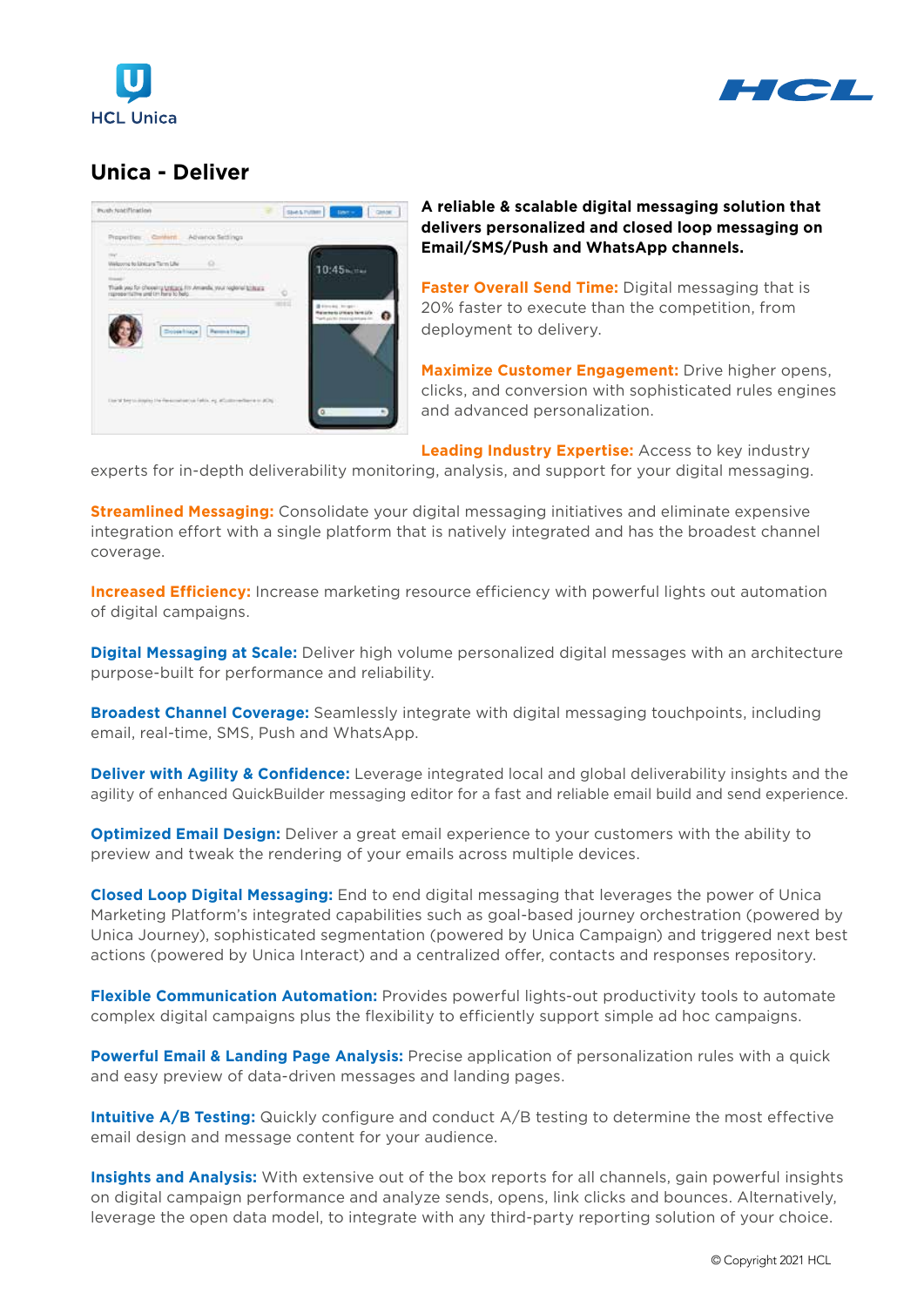



#### **Unica - Plan**



**Comprehensive marketing resource management solution that provides a collaborative environment for end-to-end planning, execution and management of your marketing initiatives.**

**Increased Productivity:** Streamline your marketing process, ensure compliance, implement best practices and standardize your planning data.

**Reduced Cycle Time:** With integrated data flows and efficient UI/UX, launch marketing campaigns and programs, getting them into market faster.

**Lower Marketing Costs:** Gain greater visibility and control over marketing budgets and expenses.

**Improved Collaboration:** Bring together marketing teams and process enabling greater cooperation and higher efficiency.

**Streamlined Operations:** Through dashboards, analytics, and calendars achieve greater insight, oversight and management of all aspects of marketing.

**Operations Management:** Manage your marketing plans and programs with rich meta data, calendaring and dashboards. Collaborate and coordinate across projects, resources and teams with workflows, checklists, to-do's and approvals.

**Financial Management:** Allocate and track top-down or bottom-up marketing spend across plans, programs and projects and manage all aspects of marketing expenses from cost center definition to purchase order generation to invoice processing.

**Asset Management:** Manage the creation, distribution, and approval of the organization's digital assets in a secure asset library with powerful searching, graphical views, and version control.

**Campaign Planning:** Transform briefs to meta data that flows seamlessly between planning and campaign execution. Define and approve targets cells, and review cell counts for targeting.

**Offer Lifecycle Management:** Create and organize simple to complex call to actions end to end for your campaigns and manage them through review and approval cycles.

**Insights and Analysis:** With extensive out of the box reports, gain powerful insights on marketing plan/program/project performance and analyze resource utilization. Alternatively, leverage the open data model, to integrate with any third-party reporting solution of your choice.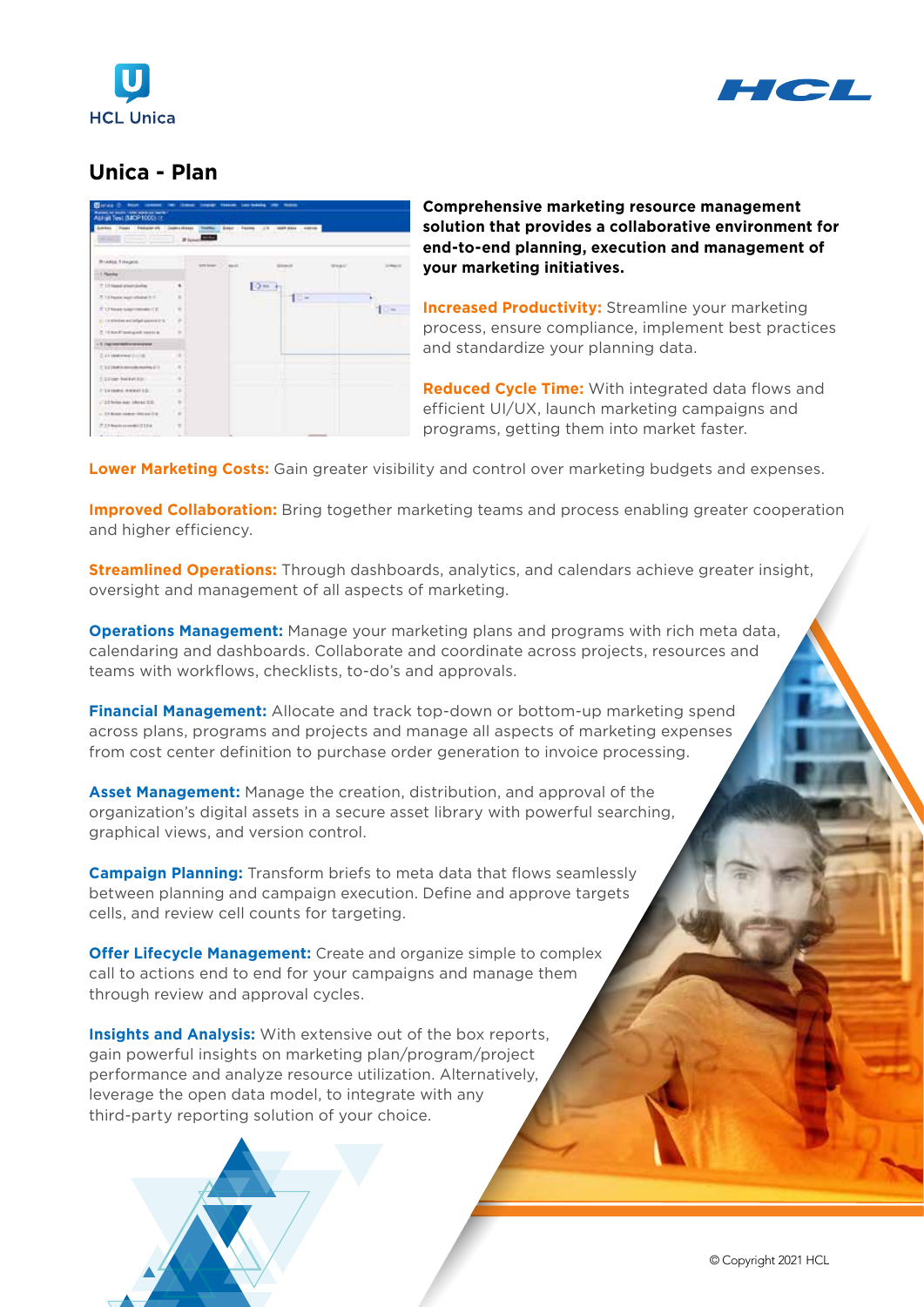



#### **Unica - Interact**

| Exercisey Glennings                                         |            | Woraches power |                            |                              | EVersi Constructs Sciencesco Tiggonol messages Decleyment |                                                      |         |                                                          |  |
|-------------------------------------------------------------|------------|----------------|----------------------------|------------------------------|-----------------------------------------------------------|------------------------------------------------------|---------|----------------------------------------------------------|--|
| Strategy List                                               |            | 26.9.          |                            |                              | Live_Channe_   boswerting Delight   octasional box -      |                                                      |         |                                                          |  |
|                                                             | EXWERT  AL |                |                            | SHOW                         |                                                           |                                                      |         | $-0.4$                                                   |  |
| Name 1                                                      |            |                |                            | Elipible Segments -:         |                                                           | <b>Bigible Zones</b> :                               |         | Offer Name : :                                           |  |
| Transpositioned integr                                      |            |                | All individuals            |                              | All heats.                                                |                                                      |         | seas                                                     |  |
| Live Chances                                                |            |                |                            | <b>Bronto, Equality, Two</b> |                                                           | An Edward Physician Control<br>Pindurk stiesent Zone |         | <b>Service Service</b><br><b>Instant,Layerty, App. 6</b> |  |
| 12. Meracline, Mindega<br>in a control of a new control and |            |                |                            | Oold_Layerty_Tier            |                                                           | Paska's, Interest, Zone                              |         | <b>SIMUARIN ANCOR</b>                                    |  |
| Andre Website Stratery.                                     |            |                |                            | God Linking Tel:             |                                                           | Phodurt Interest Zone                                |         | DWW-A                                                    |  |
| Live Chainet                                                |            |                | Offers, Young, And Mismed. |                              | AB nomes.                                                 |                                                      |         | <b>USE N</b>                                             |  |
|                                                             |            |                |                            | Office Vised And Neide.      | All meets                                                 |                                                      | offer A |                                                          |  |
|                                                             |            |                |                            | tellent Librarily, Tell      |                                                           | Product, Interest Zone                               |         | Lifett.) ayalty.rgb.475                                  |  |

**Sophisticated real-time personalization solution for determining the next best action for customer engagement across various channels such as websites, call centers, point-of-sales, ATM's, kiosks and more.** 

**Real-time Personalization at Scale:** Scales to meet your growth with powerful performance throughput: 100,000s of concurrent sessions with response times in few milli seconds.

**Increased Response Rates:** Deep personalization and advanced analytics maximize the relevancy of messages presented during live interactions, increasing response

rates.

**Improved Customer Experience:** Personalizing the experience of interacting with your brand real time can have a major positive impact on perception and loyalty.

**Transform your Inbound Channels:** Targeted personalization adds to the ROI of websites, call centers and other inbound channels originally built for operational reasons.

**Align your Inbound & Outbound Channels:** Connects and coordinates inbound marketing with outbound campaigns, on the same platform sharing audience data, offers and dispositions.

**Leading Edge Personalization:** Engage known and anonymous visitors, consider behaviors and current activity patterns, and personalize interactions leveraging both online and offline data, including in-depth historical knowledge of customers to deliver targeted call to actions such as cross-sell offers, editorial content, service options, and coordinated banner messages.

**Smart Personalization Strategy:** Validate and optimize your personalization strategy with simulated coverage tests, A/B testing, advanced eligibility rules and FlexOffer mappings for bulk and dynamic personalization.

**Intelligent Offer Recommendation:** Augment your personalization strategy with inbuilt cognitive learning that can recommend offers that have a high likelihood of acceptance.

**Omni Channel Coverage:** Plugs into any customer touchpoint: website, call center, kiosk, point-of-sale, ATM and bridges customer engagement through delivery of personalized offers across channels without losing context and continuity.

**Insights and Analysis:** With extensive out of the box reports, gain powerful insights on personalization strategies, segments, offer performance and analyze channel activities and A/B tests Alternatively, leverage the open data model, to integrate with any third-party reporting solution of your choice.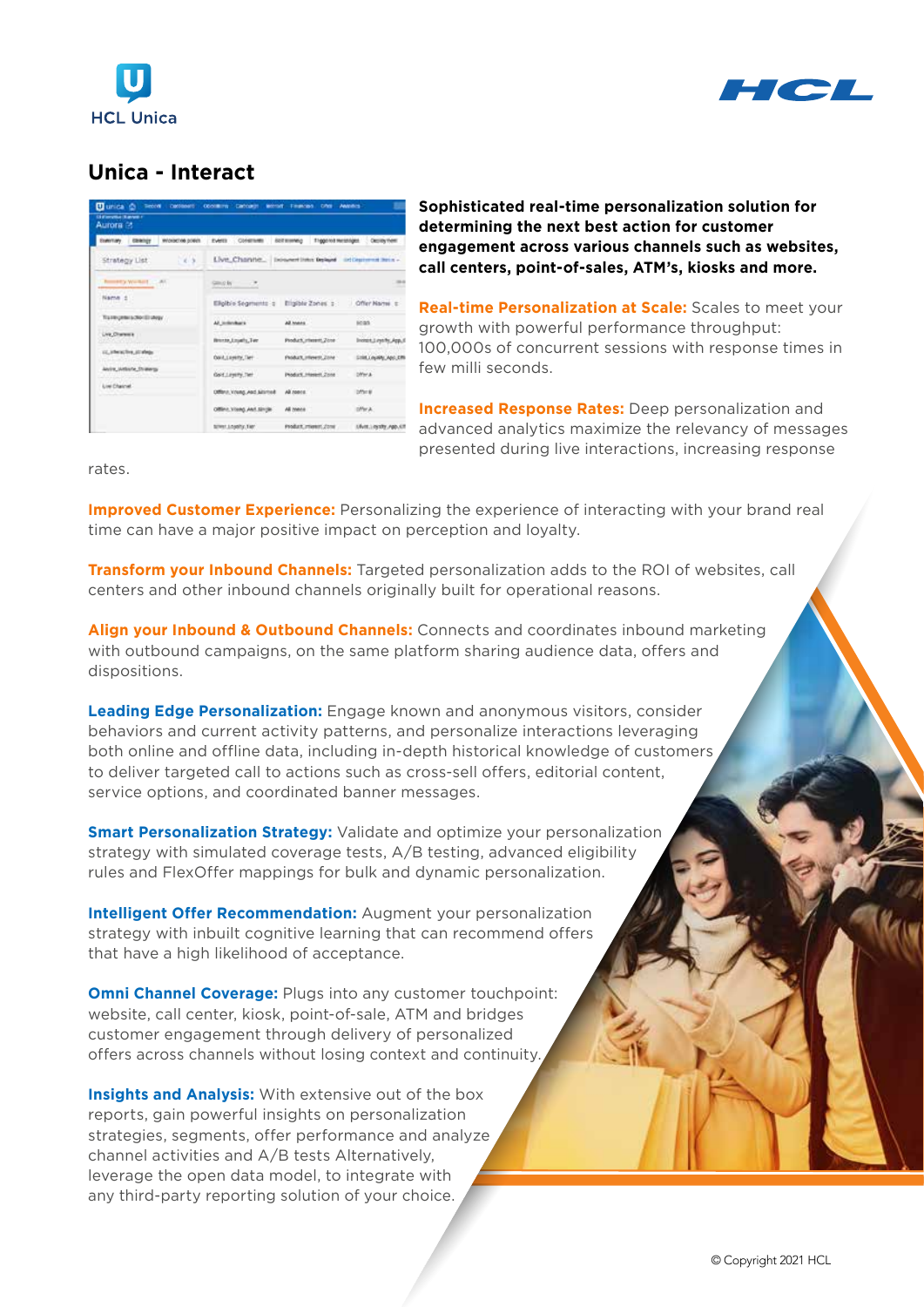



#### **Unica - Campaign**



**Advanced campaign management solution for precision customer targeting at scale with powerful segmentation capabilities for outbound, multi-channel, multi-wave batch campaign execution and tracking.**

**Increased Response Rates:** Execute targeted campaigns with velocity and increase your response rates by 10%–50%.

**Shorter Campaign Cycles: Reduce your time to launch** campaigns and decrease customer acquisition cost by 25%–75%.

**Strong Brand Value & Loyalty:** Strengthen loyalty and retention with targeted campaigns that increase lift and your overall campaign ROI by 15%–30%.

**Audience Segmentation:** Leverage a powerful, flexible, easy-to-use flowchart user interface to build and manage segments through audience selection, suppressions and inclusions.

**Audience Syndication:** Perform sophisticated offline audience segmentation and seamlessly syndicate it to omni channel journeys, outbound/digital campaigns (Direct Mail/Email/ SMS/Push), inbound campaigns (Websites, ATM, Kiosks, POS) and AdTech platforms (Facebook, LinkedIn, Google AdManager) for follow on targeting and engagement.

**Centralized Offer Management:** Centralize and standardize the creation and management of offers and associate 3rd party content and cognitive tags with the flexibility, security and agility to personalize at scale.

**Automated List Generation and Output Formatting:** Access audience data from multiple repositories and schedule list pulls, multiple campaign waves, and output it in nearly limitless formats.

**Contact Data Management:** Associate personalized offers to audiences, track and manage contact data with great efficiency and scale, while ensuring compliance for GDPR/CCPA.

**Interaction History & Attribution:** Close the loop on your customer or prospect engagement with attribution that is built on a rich and complete interaction history including contacts made, offers presented, response actions along with campaign details.

**Insights and Analysis:** With extensive out of the box reports, gain powerful insights on campaign, segment, offer performance and analyze ROI, Lift and What-If scenarios. Alternatively, leverage the open data model, to integrate with any third-party reporting solution of your choice.

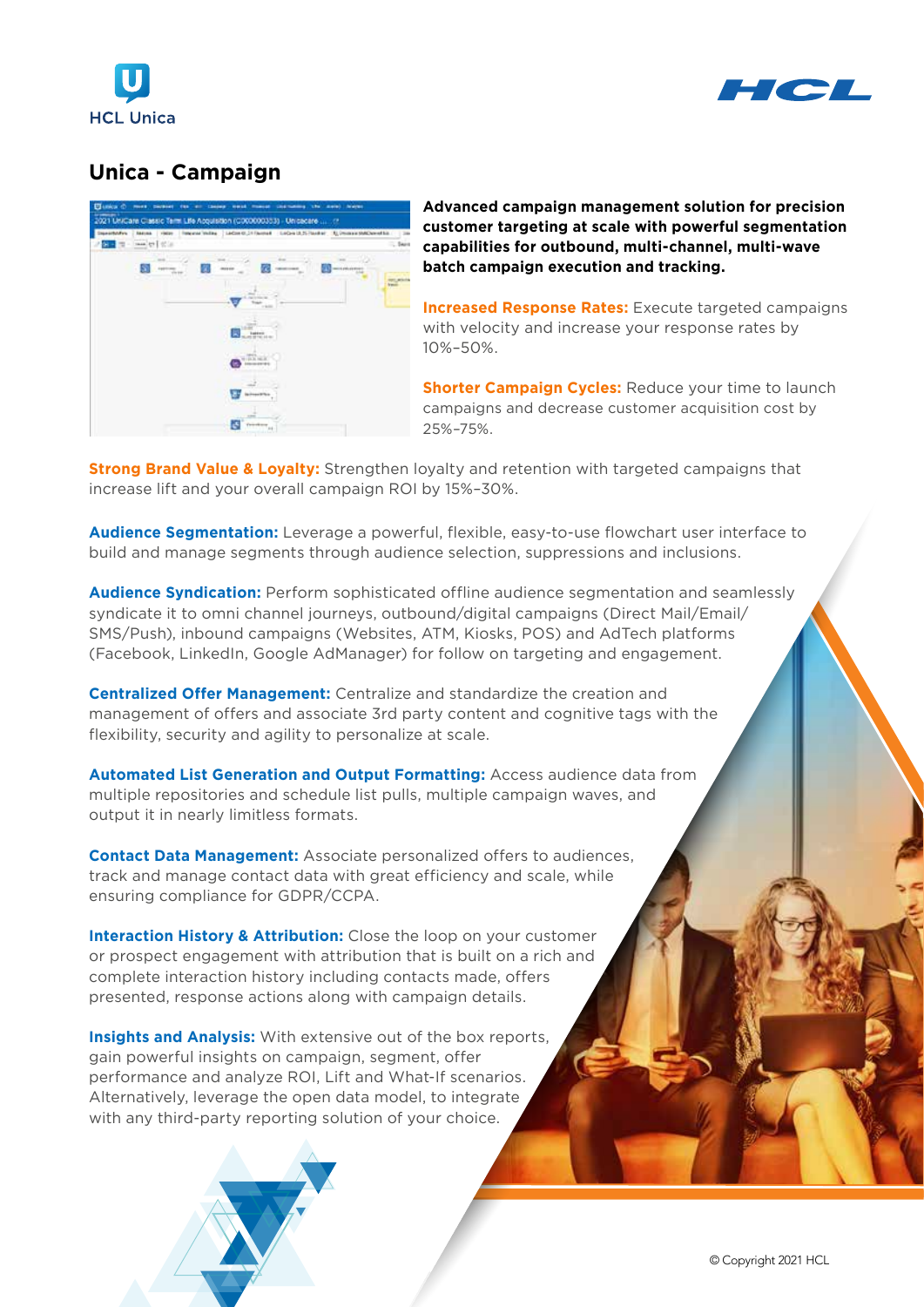



## **Unica - Optimize**

| Units ( has been to at the begin mail forms becoming the area more |                                                       |                      |                    |                                          |
|--------------------------------------------------------------------|-------------------------------------------------------|----------------------|--------------------|------------------------------------------|
| <b>Mistranound Lines</b><br>Unicare Insulation (*                  |                                                       |                      |                    |                                          |
| Rote: Coung. Andpot.<br><b>Zuneau</b> y                            |                                                       |                      |                    |                                          |
| Sat of Chinesen                                                    |                                                       |                      |                    |                                          |
| III List publicist am freihei successfulk abiColatität (625-3).    |                                                       |                      |                    |                                          |
| - Sension properties                                               |                                                       |                      |                    |                                          |
| liastica risms                                                     |                                                       |                      | <b>Industrials</b> |                                          |
| <b>IDisary Attribuies</b>                                          |                                                       |                      | Opalistas          |                                          |
| LESCHE                                                             |                                                       |                      |                    |                                          |
| Description                                                        |                                                       |                      |                    |                                          |
| <b>HARRY MUSEUM</b>                                                |                                                       |                      |                    | sport inhousing a year at him.           |
| <b>Bank</b>                                                        | www.com<br>bisi                                       |                      |                    |                                          |
| Ochillide pergians labbe                                           |                                                       |                      |                    | <b>Roof is right a related to longer</b> |
| light.                                                             |                                                       |                      | <b>Boxe</b>        |                                          |
| Cartologan appointed with this Delivated Automatic                 |                                                       |                      |                    |                                          |
| <b>Togeta</b>                                                      | <b>Telephone serve</b>                                | Therebe last insing. | $-144$             | Oylet                                    |
| $\frac{1}{2}$                                                      | JUIN MACAN CARRIC WITH JANUARING UNION SOCIA CARDIACT |                      | <b>COORDINATE</b>  | <b>FILM</b>                              |
| 2011 Bulley David Try Life Liquidity - Shiper Territo Censusy      |                                                       | <b>Bossim</b>        | CONTINUESS         | fel.m                                    |
| 1000 Martin of team New Life Lincoln (1) Weight Best of Annual and |                                                       | <b>CONTRACTOR</b>    | PANNING USE        | for an                                   |

**Superior campaign optimization solution to determine the optimal contact strategy for each customer across time, offers, channels and multiple marketing campaigns.**

**Best Brand Experience:** Deliver a delightful contact experience for your customers, based on interaction history, offer details, channel preferences, time frame, business constraints and rules and marketing objectives.

**Improved Customer Loyalty: Respect customer privacy** and preferences and drive customer relationship to the next level.

**Optimal Messaging:** Minimize customer contact fatigue by mathematically determining the best communication for each customer.

**Optimized Resource Usage:** Optimize usage of limited budget, channel capacity, and inventory resources.

**Increased ROI:** Maximize marketing profitability and ROI through improved response rates by sending the best offers to each customer.

**Customer Optimization:** With limited opportunities to communicate with your customers, determine what offers to give to which customers while managing contact fatigue.

**Offer Optimization:** Determine which customers get what offers, when you have only a limited number to distribute.

**Time Optimization:** Ensure offers don't conflict with each other, offers are not repeated and offers are prioritized.

**Budget Optimization:** Determine how to allocate your budget across different campaigns, offers, or customers.

**Channel Capacity Optimization:** With fixed channel capacity, identify which channels to use to communicate with which customers and when.

**Goal-Based Optimization:** Score offers for your customer based on marketing objectives such as potential value, revenue, profit exposure, probability of response and more.

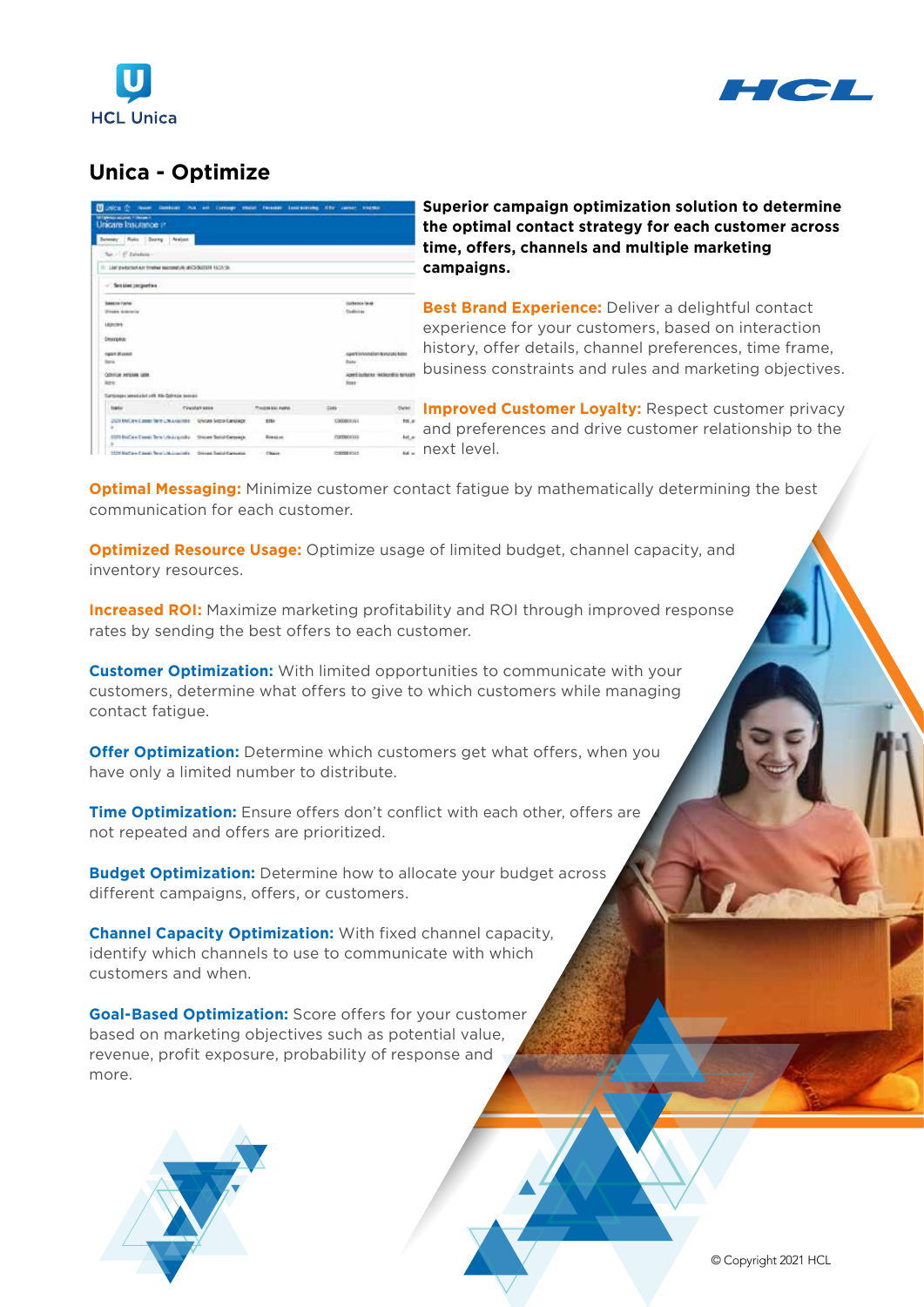



#### **Unica - Collaborate**

| AFRICA A MOVEMENT<br>test (6)         |                           |         |              |                                                       |             |               |                         |                                            |                |
|---------------------------------------|---------------------------|---------|--------------|-------------------------------------------------------|-------------|---------------|-------------------------|--------------------------------------------|----------------|
| Selenas                               |                           |         |              |                                                       |             |               |                         |                                            |                |
| $-2.6$                                | <b>WATERS OF ST</b>       |         |              |                                                       |             |               |                         |                                            |                |
|                                       | A Autobio   www.education |         |              |                                                       |             | 44344-12101   |                         |                                            |                |
| 1 STANDARD                            |                           |         |              | 50 "Validated" contact(s) to review                   |             |               |                         |                                            |                |
| - List teams wildly                   |                           |         |              | (Clientwood and records) 32 Except 123 Print 123 Help |             |               |                         |                                            |                |
| List Auto<br><b>HOLLYWIN</b>          |                           | Delive  | <b>NAMAD</b> | <b>Collected</b><br>Đ                                 | tiis        | Last Galler   | <b>First carried</b>    | Acidrosa                                   | <b>GWT</b>     |
| <b>BAN RAUS</b>                       |                           | ō       | ۵            | 1,235                                                 | tos.        | Architecto    | 86                      | <b>ALC 6</b><br><b>FRUNKIN</b>             | <b>PLOASIA</b> |
| <b>CONTRACTOR</b><br>٠<br>Lot because |                           | ö       | o            | 1,739                                                 | ь           |               | Dealer                  | 1920 Book of<br><b>Arwies Dr</b><br>4.4975 | Glycogn        |
|                                       |                           | $\circ$ | ×            | 629                                                   | tú.         |               | Nation<br>Airlevian.ru  | 1061<br><b>Brail 140</b>                   | - Tipulatana   |
| Provident for                         |                           |         | o            | 1:554                                                 | that        | <b>BANKIN</b> | Tyle<br>w               | 2591<br>Checks Inc.<br>ALM.                | Printin'(R)    |
| <b>SCIENTING</b>                      |                           |         | ö            |                                                       |             | <b>FR-Rev</b> | <b><i>Distances</i></b> | 1,483<br><b>Meaning Clinic</b><br>1962     | / Warra        |
|                                       |                           | c.      | ÷            | 4,278                                                 | <b>Disk</b> | Clocks        | <b>Bales</b>            | 1P6F<br><b>Sentia</b>                      | <b>Biglian</b> |

**Collaborative solution that allows marketing organizations to distribute the execution of centrally managed marketing campaigns throughout the enterprise with control over corporate standards and business rules while enabling field marketers to add "last mile" relevance and personalization.**

**Increased Response Rates:** Empowers field marketers (agents, franchise owners and dealerships etc.) to tailor or provide input to the campaign for greater local customization and relevance, ultimately increasing response rates and revenue.

**Shorter Campaign Cycles:** Accelerates the time to market by providing mechanisms to facilitate the creation, review and approval of the associated lists by the corporate and field marketers.

**Improved Brand Value & Loyalty:** Field marketers' involvement with "last mile" campaigns increase brand relevance with the customer and improves loyalty and retention.

**Self-Serve Marketing:** Provide "self-serve" marketing capabilities for less technical-oriented marketers and individuals closest to the customer, without compromising corporate rules, goals, or objectives.

**Field Compliance:** Allow marketing decision-making and campaign management to be handled by field marketers, while corporate marketers manage corporate marketing communication and policies.

**Campaign Subscriptions:** Field marketers can subscribe their customers to corporate campaigns or opt to not participate based on their understanding of their market.

**Automated List Generation:** Field marketers can easily generate lists specific to their region or area of ownership using templates and customize the criteria for their on-demand campaigns.

**Contact Data Management:** Field marketers can include customers into a previously created list for a corporate or an on-demand campaign they know would be pertinent and exclude customers for whom they know the offer or content would not be relevant.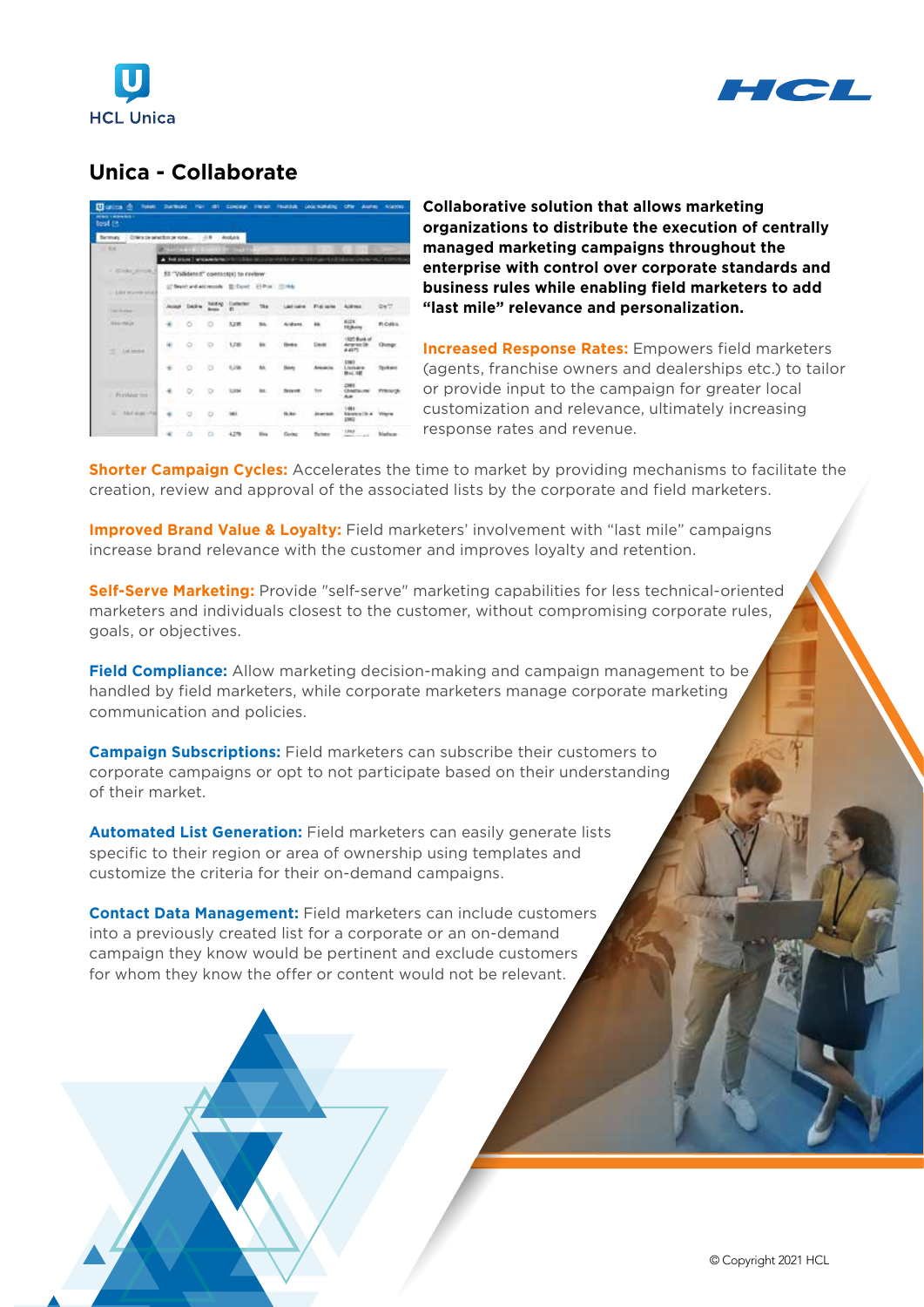



#### **Unica - Discover**



**Solution that provides deep behavioral insight into the online user journey, allowing you to deliver the kind of optimized experience that improves conversion and makes users want to visit again.**

**Struggle Resolution:** Identify pain points, leverage in-session messaging and activate marketing recovery campaigns in real-time.

**Rich Behavior Insights:** Ability to capture and analyze behavioral data to improve user experience, deliver engagement analytics and reduce time to ROI.

**Business Impact Analytics:** Leverage user shopping data and site analytics to detect customer behavior changes, reveal revenue enhancement opportunities and understand true business impact.

**Deep Visibility Into the User Experience:** Understand how your users navigate through their online journey by using session replay to visualize their actual experience.

**Quickly Diagnose and Resolve Customer Struggle:** Gain clarity on where your users struggle, identify patterns and pro-actively address issues before amplification.

**Reporting Based on Contextual Data:** Provide context to errors and events within your user experience through session replay and develop data segmentation reports, revealing why struggle has occurred.

**Flexible Segmentation of Data:** Segment and filter audiences on multiple data points enabling you to engage with individuals or segments who have experienced the same journey.

**Quantify Business Impact & Opportunities:** Explore and uncover opportunities to improve conversion, retention, revenue generation and brand perception.

**Real-Time, Event-Based Messaging:** Enhance personalization and targeting by leveraging behavioral data for real time in-session updates and marketing campaigns.

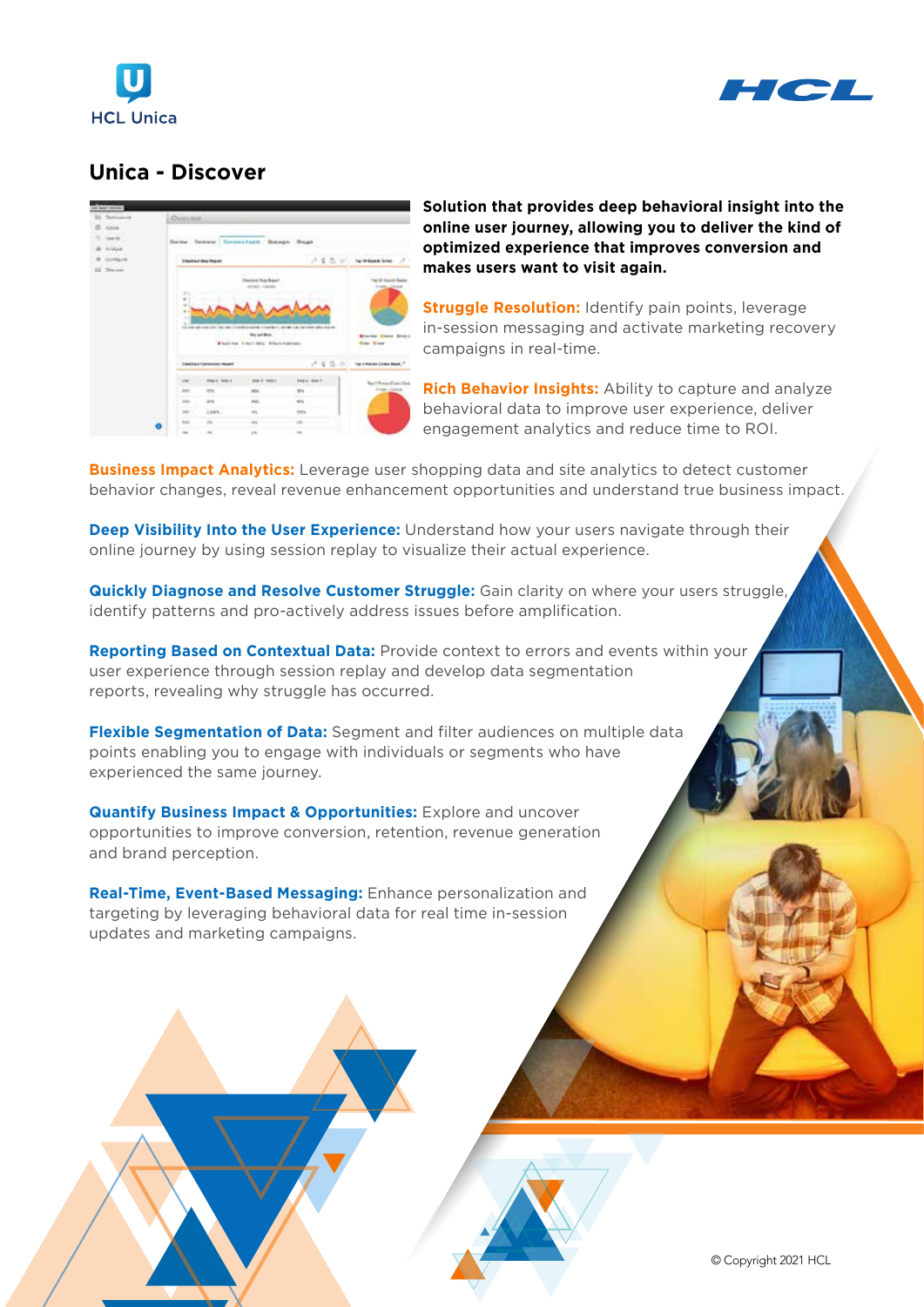



#### **Unica - Link**



**A low code, open, point and click integration framework for fast and flexible connection to 3rd party touchpoints, AdTech and other martech systems.**

**Integration Simplified:** Quickly and easily integrate your MarTech ecosystem, including Unica and 3rd party applications.

**Unleash the Power of your Data: Broad set of powerful** and modern connectors to easily access data from the marketing ecosystem and make it available to marketers.

**Agility in Time to Market:** Reduce your overall costs and accelerate the time to develop and deploy integrations for your marketing projects.

**Point & Click Marketer Function:** With modern, code-free, drag-and-drop user experience, marketers can connect campaigns or customer journeys in a few clicks without the exposure to the underlying mechanics and mappings between applications.

**Open API Driven Framework:** Standard and simplified tooling that powers rapid development and deployment of 3rd party integrations.

**Persona Based Features:** Caters to the needs of different user personas like developers, administrators, and marketers with granular access controls and applicable functions.

**Service Assurance:** Provides robust integration and execution between applications including authentication, throttling and retry strategies.

**Industry Leading Connectors:** Avail pre-built connectors for leading Email (MailChimp) /SMS (Twilio)/CRM (Salesforce)/AdTech (Google AdManager, Facebook and LinkedIn) vendors plus the flexibility to build your own connectors.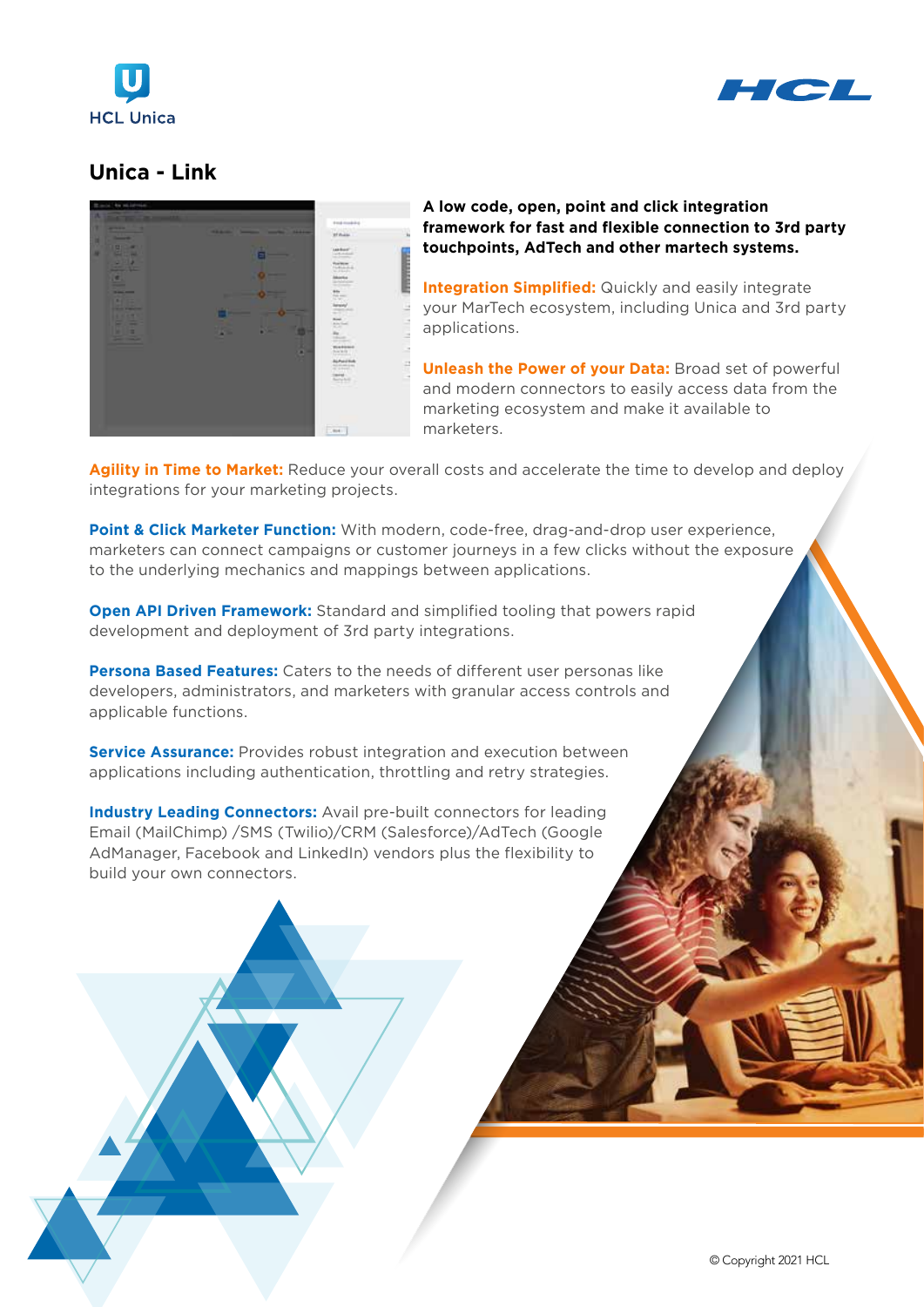



#### **HCL Software Deepens Commitment to Cloud Native with Support for HCL SoFy and HCL Now in the Unica 2021 Summer Release**

HCL Unica, the marketing automation platform that helps customers achieve precision marketing at scale, is immediately available as a cloud native-as-a-service offering - HCL Unica on HCL Now. It is powered by the HCL SoFy, the Solutions Factory for HCL Software.

HCL SoFy is the foundational Cloud Native experience platform that allows clients to deploy HCL Unica on their cloud of choice, without vendor lock-in, and scale to enterprise needs. Customers can experience Unica (and other products from HCL Software) by browsing through the catalog of products, and demo packs and accelerators, deploy them in a matter of minutes on the SoFy sandbox or on a local environment, try new features & functions and could even easily complete a proof of concept to help them to decide faster on adoption of newer releases and features.

HCL Now is cloud-native-as-a-service offering that unlocks the full potential of Unica's cloud native marketing platform on a Cloud of client's choice. This offering is designed for companies that need the convenience of SaaS but want to avoid cloud vendor lock-in, prevent data-sharing with competitors, and gain more control of their security and compliance.

Check out the official press release ( https://www.hcltech.com/press-releases/press-releases[business/hcl-launches-sofy-the-cloud-native-solution-factory-cloud-native-as-a-service-offering](https://www.hcltech.com/press-releases/press-releases-business/hcl-launches-sofy-the-cloud-native-solution-factory-cloud-native-as-a-service-offering) ) to know more about HCL SoFy and HCL Now.

#### **Further with the V 12.1.1 release, Unica continues to deliver more on its Cloud Native roadmap.**

- Deployments are more automated with fully Dockerized capabilities and open-source stack support with Tomcat App server.
- Managing deployments is now more efficient with search and visualization tools built on an Elasticsearch, Logstash and Kibana (ELK) stack and integrated CI/CD capabilities.
- With its open platform philosophy, Unica continues to expand its 750-plus value driven REST APIs with new, curated audience and transactional mailing APIs.

The Integrated Goal based Marketing capabilities of Unica have received practical yet powerful updates, including enhanced Journey orchestration controls and integrations to Centralized Offers & Interact. This gives marketers a much better chance to meet their goals by virtue of being able define the exact moment to move customers forward in their journey with "next best call to action". Marketers can now make customer journeys more effective with deep personalization that is contextual, cognitive and scalable.

Lastly, building on the theme of Messaging Without Limits, Unica has elevated the whole messaging experience from build to send to delivery. Updates include an enhanced QuickBuilder editor for crafting SMS messages faster, powerful send-time analytics built on Unica's open data model, and integrated privacy compliance for delivery opt outs. Delivery of on demand Push notifications can now also be triggered through Unica Interact's Deliver gateway.

"This is an exciting milestone for HCL Unica customers as we continue to deliver high-value innovations to our customers," said Raj Iyer, SVP of Product Management. "With this release, we have delivered on our commitment to maturing Unica's Cloud Native capabilities by making it available on HCL SoFy and HCL Now, thus empowering our customers to transition to the cloud of their choice in a way that best meets their specific business objectives. We have also continued to provide deeper levels of goal based marketing capabilities and digital messaging without limits to continue to help our customers meet and beat their marketing goals."

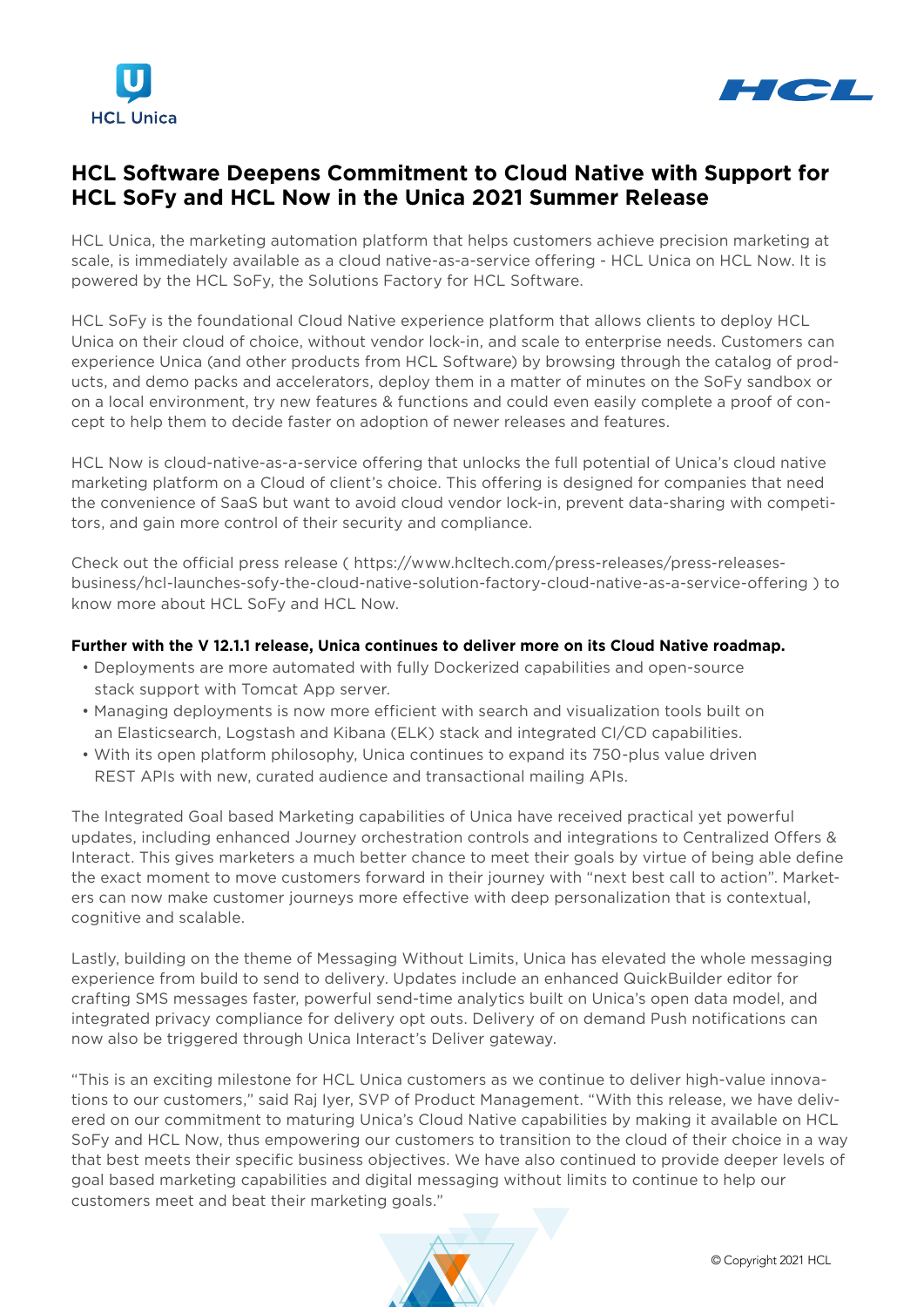



#### **About HCL Software**

HCL Software, a division of HCL Technologies (HCL) that operates its primary software business. It develops, markets, sells and supports over 20 product families in the areas of DevSecOps, Automation, Digital Solutions, Data Management, Marketing and Commerce, and Mainframes. HCL Software has offices and labs around the world to serve thousands of customers. Its mission is to drive ultimate customer success with their IT investments through relentless innovation of its products.

For further details, please contact:

Jeremy McNeive HCL Software jeremy.mcneive@hcl.com

#### **About HCL**

HCL is a leading global technology company helping forward looking enterprises re–imagine & transform their businesses. Founded 1976 we have cultivated a deep tradition of partnering with large scale enterprises to drive innovation into real world applications. Today we are focused on providing an integrated portfolio of technology products, solutions and services driven by our Mode 1–2–3 growth strategy:

#### **Mode 1**

Applications Infrastructure BPO and Engineering services R&D

#### **Mode 2**

Digital & Analytics IoTWoRKS™ Cloud Native Services Cybersecurity & GRC services **Mode 3** HCL Software

HCL Corporation Pvt. Ltd. Corporate Towers, HCL Technology Hub, Plot No 3A, Sector 126, Noida - 201303. UP (India)

Produced in the United States of America. HCL, the HCL logo, hcl.com. Unica and Unica Plan are trademarks of HCL Corporation, registered in many jurisdictions worldwide. This document is current as of the initial date of publication and may be changed by HCL at any time. Not all offerings are available in every country in which HCL operates. The information in this document is provided "as is" without any warranty, express or implied, including without any warranties of merchantability, fitness for a particular purpose and any warranty or condition of non-infringement. HCL products are warranted according to the terms and conditions of the agreements under which they are provided. The client is responsible for ensuring compliance with laws and regulations applicable to it. HCL does not provide legal advice or represent or warrant that its services or products will ensure that the client is in compliance with any law or regulation. Statements regarding HCL's future direction and intent are subject to change or withdrawal without notice and represent goals and objectives only. V12.1-SR-110821